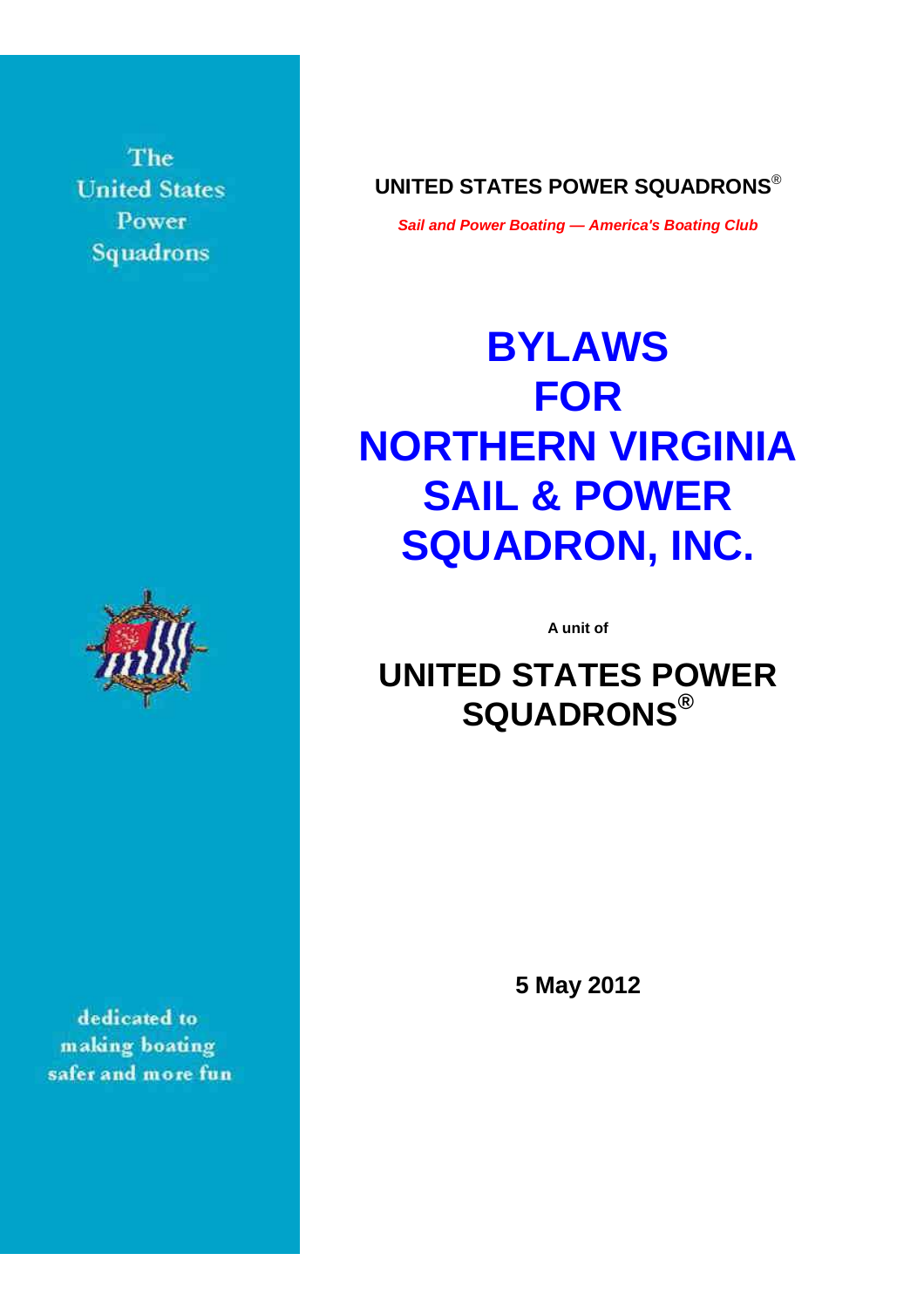# **CERTIFICATION**

Northern Virginia Sail and

Power Squadron

The accompanying bylaws (or amendments thereto) were adopted by the membership of this squadron on (date): 4/-1/-12

I certify that a quorum was present and that at least two-thirds of those voting voted in favor of all amendments reflected in these bylaws.

& of Secretary

<u>C Mary-Jane</u> Hinkins

Date signed:  $\frac{\lambda}{1-\lambda}$ 

# **APPROVAL**

Approved by the USPS Committee on Rules on

 $MAY \le$ 

 $For$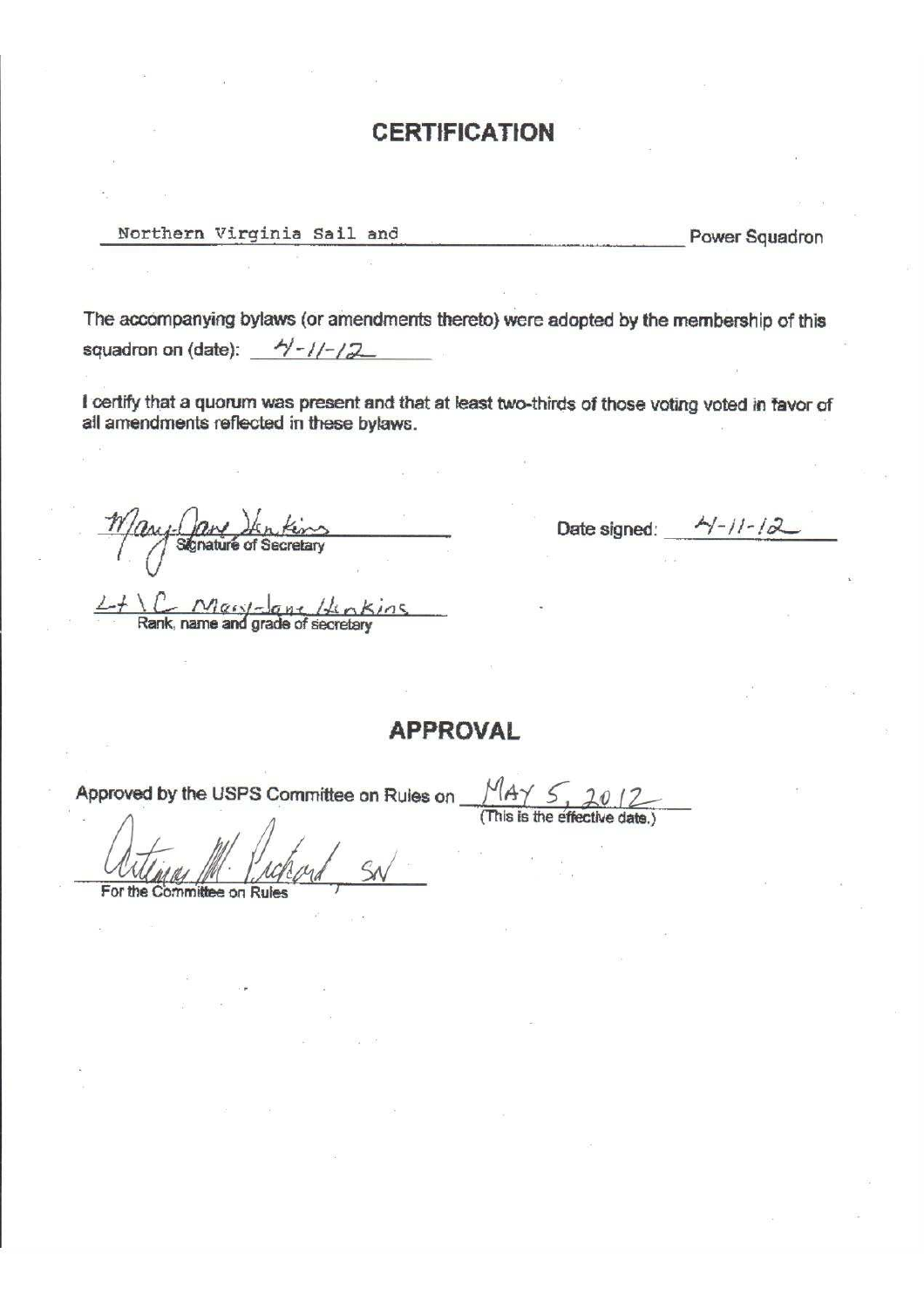# **BYLAWS**

# **NORTHERN VIRGINIA SAIL AND POWER SQUADRON, INC.**

# **A Unit of United States Power Squadrons®**

Sail and Power Boating — America's Boating Club

As amended through 5 May 2012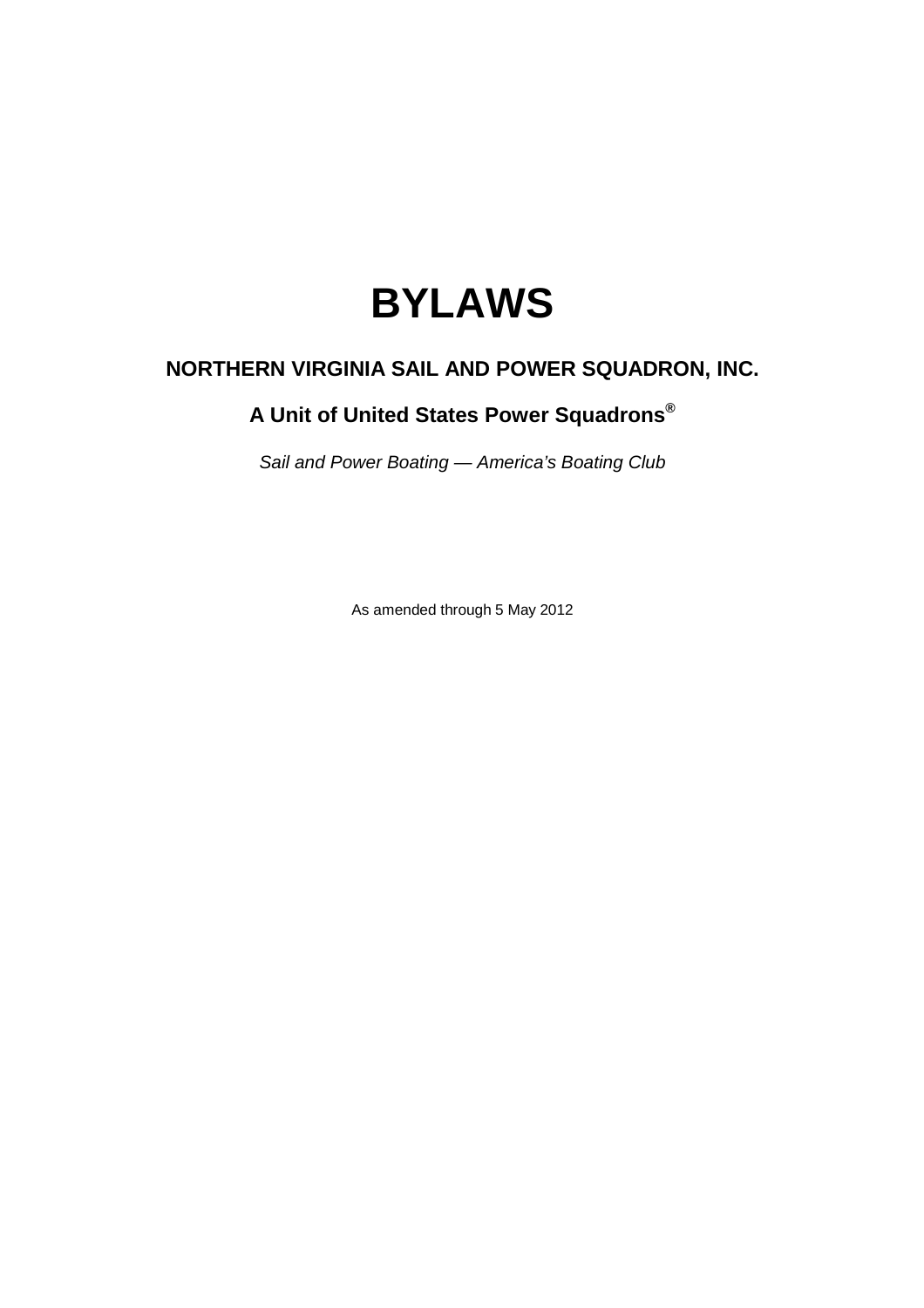# **TABLE OF CONTENTS**

These bylaws adapted from Model Bylaws for Squadrons edition of February 2012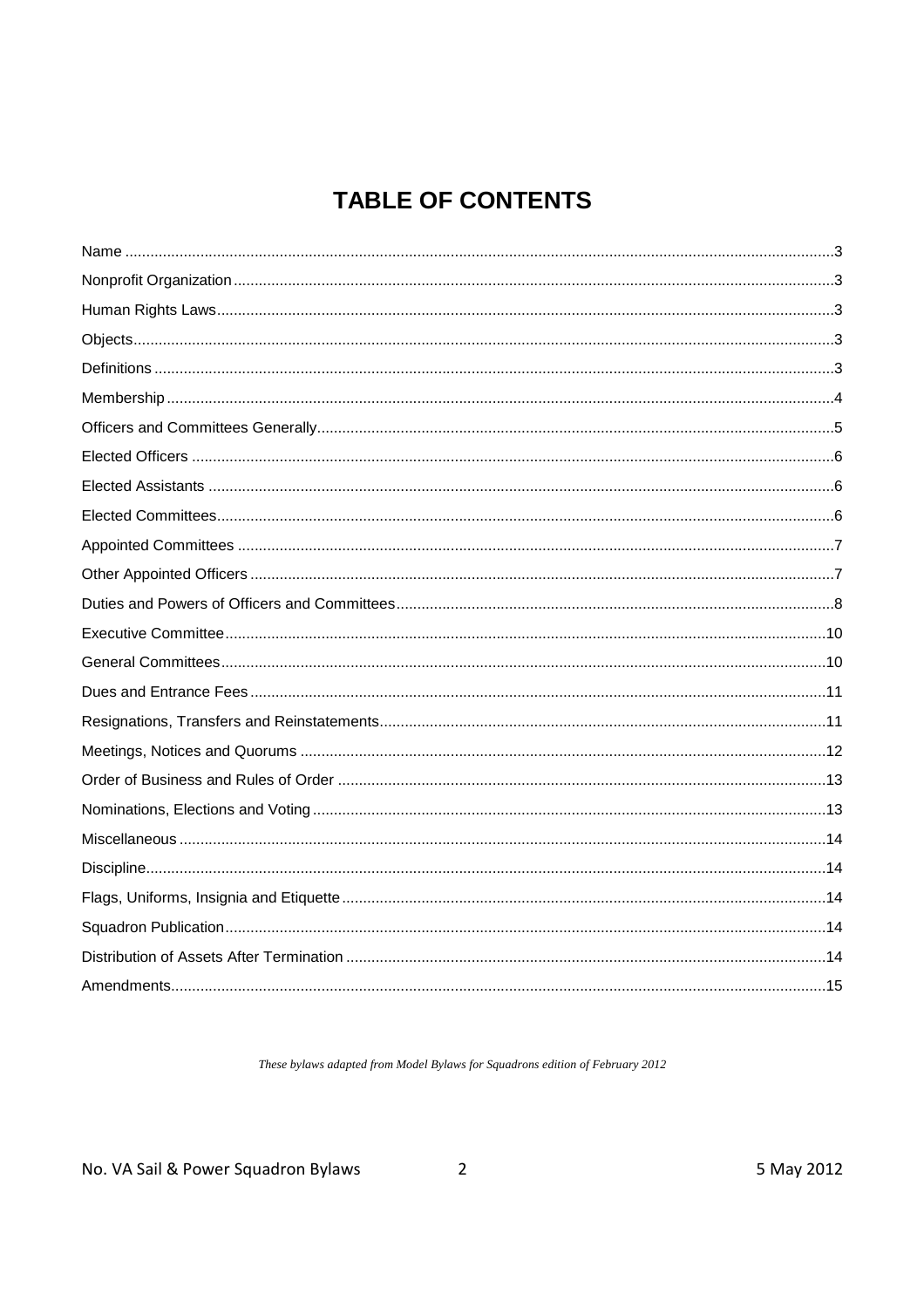#### **Name**

**Section 1.1** The name of this organization shall be Northern Virginia Sail and Power Squadron, Inc., constituting a squadron and unit of United States Power Squadrons.

#### **Nonprofit Organization**

**Section 1.2** This is a nonprofit organization organized under the laws of the Commonwealth of Virginia. The bylaws of United States Power Squadrons and any rules and regulations made pursuant thereto, not inconsistent with federal, state or local laws, shall take precedence over those of this squadron, and all provisions thereof affecting the conduct of the affairs of this squadron shall prevail.

#### **Human Rights Laws**

**Section 1.3** The squadron and its members shall at all times observe all federal, state and local human rights laws, regulations and ordinances applicable to any squadron activity, procedure or practice. No person may be refused membership, denied office, or be prevented from participating in any activity because of any fact or circumstance which would identify that person as one of a protected class of individuals under the human rights laws, regulations or ordinances of any governmental jurisdiction where the person resides or in which the squadron conducts business.

# **ARTICLE 2**

#### **Objectives**

**Section 2.1** The objectives of this squadron shall be:

**2.1.1** To selectively associate congenial persons of good character having a common love and appreciation of boating as a nationwide fraternity of boatmen;

**2.1.2** To encourage and promote boating, power and sail, and to provide through local squadrons and otherwise a practical means to foster fraternal and social relationships among persons interested in boating;

**2.1.3** To encourage and promote a high amateur standard of skill in the handling and navigation of boats, power and sail; to encourage and promote the study of the science and art of navigation, seamanship and small boat handling; to develop and promote instructional programs for the benefit of members; and to stimulate members to increase their knowledge of and skill in boating through instruction, self-education, and participation in marine sports activities and competitions;

**2.1.4** To encourage its members to abide by recognized boating traditions, customs and etiquette; and

**2.1.5** To render, and encourage its members to render, such altruistic, patriotic or other civic service as it may from time to time determine or elect.

#### **Definitions**

**Section 2.2** As used herein, unless the context clearly indicates otherwise, the term:

**2.2.1** *USPS* means United States Power Squadrons.

**2.2.2** *District* means a district of USPS® .

**2.2.3** *Squadron* means this squadron.

**2.2.4** *Members*, *officers*, *committees*, *delegates* and subjects treated generally refer to and mean those of this squadron.

**2.2.5** *USPS policy* refers to and means the bylaws of USPS; the policies adopted by either the USPS Governing Board or the Board of Directors, and the current USPS Operations Manual, which supplements those bylaws and policies.

**2.2.6** Office means any position of responsibility, whether elected, appointed or voluntarily accepted.

No. VA Sail & Power Squadron Bylaws 3 5 May 2012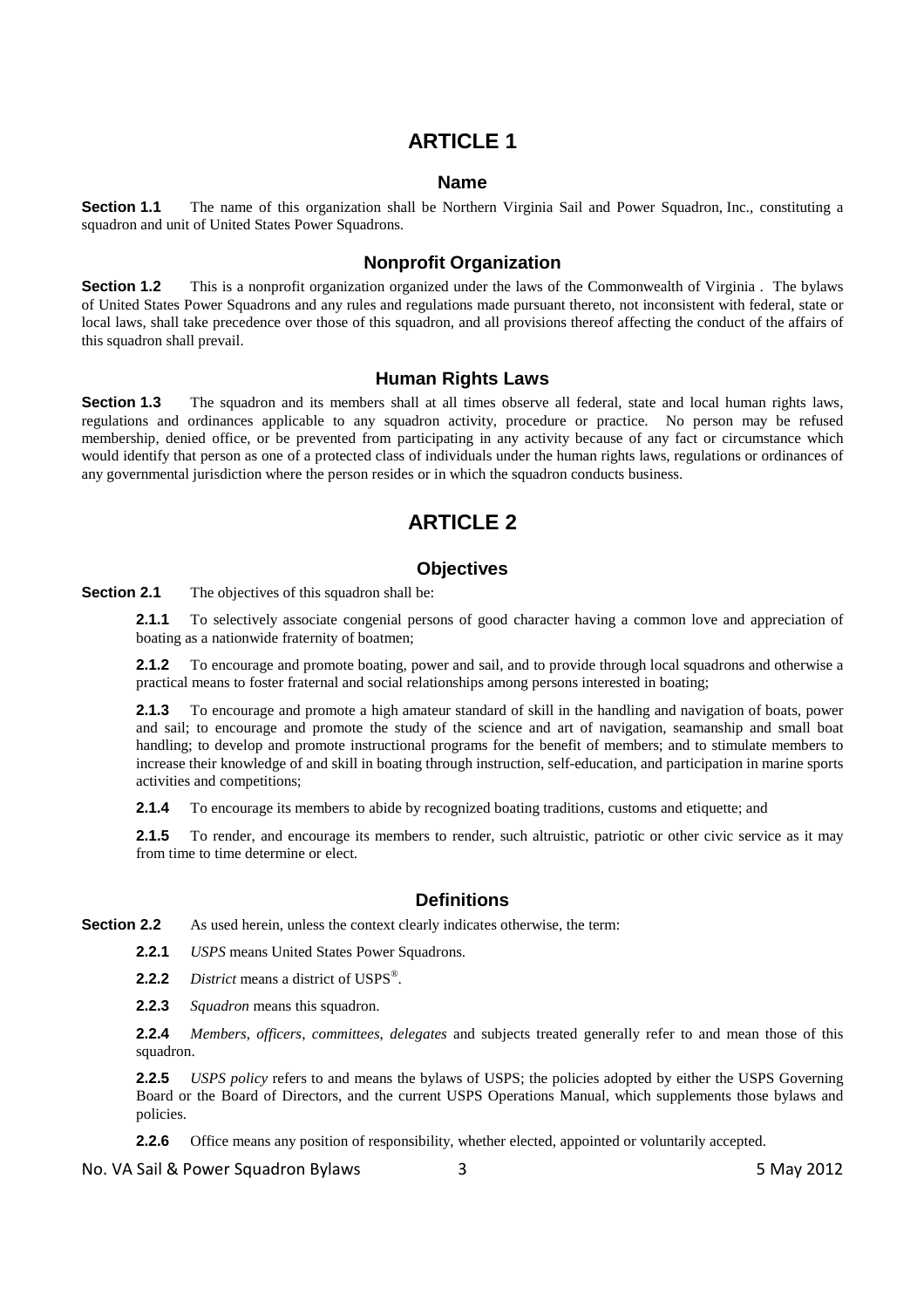**Section 2.3** Any word denoting gender used in these bylaws shall apply equally to either gender as the context may require.

# **ARTICLE 3**

#### **Membership**

**Section 3.1** Membership in USPS and in this squadron is a privilege, not a right, and shall be by application and contingent upon meeting eligibility requirements as set forth in the bylaws of USPS. Admission to membership in USPS is a function of the USPS Governing Board and is delegated to the squadron Executive Committee subject to USPS policy. No membership shall be valid unless the member meets and continues to meet the factual requirements of membership in USPS according to the policies of USPS and this squadron.

**Section 3.2** There shall be the following classes of membership: active members, apprentice members, associate members, and honorary members.

**Section 3.3** Active members of this squadron shall consist of persons who are able and willing to contribute time, energy and skills to the objectives of USPS or this squadron, meet the qualifications for active membership set by USPS Policy and who are admitted to membership as herein provided.

**Section 3.4** Any member who has been awarded 25 merit marks shall become a life member. Life members shall be exempt from further payment of squadron dues and shall receive such other exemptions in this squadron as are appropriate to match those granted by USPS.

**3.4.1** An individual who has been awarded at least five merit marks shall be deemed a senior member.

**Section 3.5** Individuals who reside with an active member (considered a *primary active member* for billing purposes) may be admitted as members in the same manner as any other such member. They shall have all the rights and privileges of their membership class except they shall not be entitled to receive separate copies of *The Ensign* or other publications and their dues shall be billed to the primary active member

- **3.5.1** Upon the resignation, termination or death of a primary active member, any memberships that had been billed to the primary active member shall continue with one such member, 18 years of age or older, automatically becoming the new primary active member. If no such member exists, or the only qualifying member refuses the change, all remaining members 12 to 17 years of age will be offered the opportunity of becoming apprentice members.
- **3.5.2** Members less than 18 years of age shall be entered as active members, may enroll in courses and may receive merit marks. They shall also be entitled to wear the uniform, fly the ensign, and attend any business meeting of USPS or any district or squadron, but may not serve in an elected position, chair a committee or vote.

**Section 3.6** Apprentice members of this squadron shall be persons who have reached the age of twelve and have passed an examination approved by the USPS Board of Directors. Apprentice members shall have the same privileges as are available to active members except they may not serve in an elected position, chair a committee or vote.

**3.6.1** On becoming 18 years of age, an apprentice member shall automatically become an active member unless electing to remain an apprentice member. At any time between the ages of 18 and 23 an apprentice member can irrevocably elect to become an active member. Apprentice membership shall automatically be converted to active membership at the end of the dues year in which the apprentice becomes 23 years of age.

**Section 3.7** Associate members of this squadron shall consist of members in good standing of other squadrons of USPS, or of the Canadian Power and Sail Squadrons, who have been granted associate membership by the Executive Committee. Associate members shall have all of the privileges of active members except that they may not hold elective office in this squadron, have representation by delegates of this squadron, be entitled to represent this squadron at any USPS or district meeting, or be entitled to vote at any meeting of this squadron.

**Section 3.8** Honorary memberships may be conferred by the Executive Committee, for not more than one year at a time, upon any persons not members of USPS and who have made a significant contribution to safe boating or to the work of this squadron. Honorary members shall have none of the privileges extended to other classes of members except to wear the USPS lapel pin. Honorary members shall pay no national or local entrance fees, assessments or annual dues.

No. VA Sail & Power Squadron Bylaws 4 5 May 2012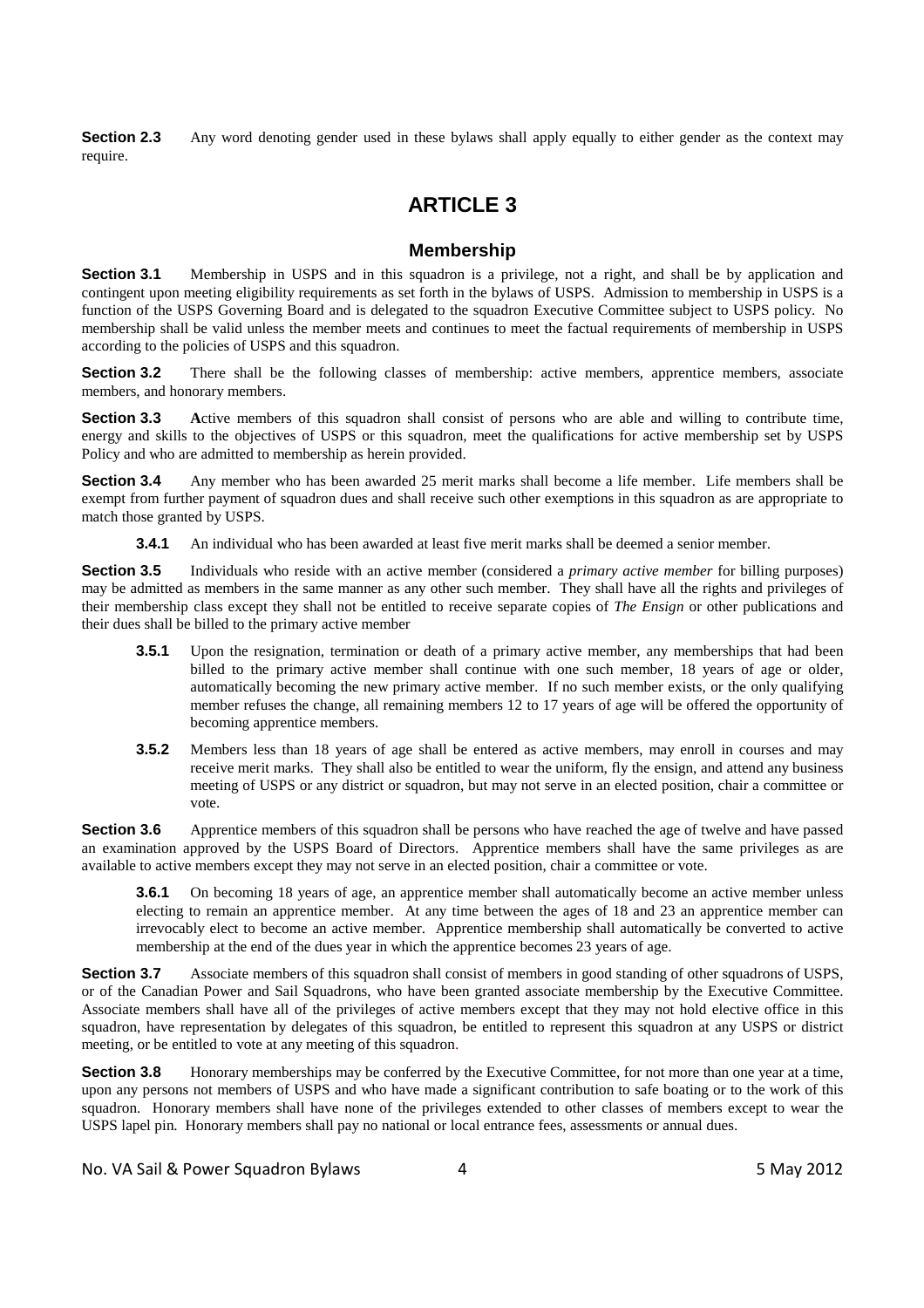#### **Section 3.9** [*Reserved*]

**Section 3.10** An application for membership in this squadron must have been endorsed by one or more active members before being presented to the Executive Committee for final action. Admission to any class of membership in this squadron shall require a majority vote of the Executive Committee members present and voting at a duly constituted meeting of said committee.

**Section 3.11** No member of the Executive Committee or of the Membership Committee shall disclose any member's vote, or make any comment on or discuss outside the committees' meetings any application to membership. No one may disclose the name of any person considered for membership to anyone not an active member of this squadron. No one shall be entitled to receive information from any member of the Executive Committee or of the Membership Committee concerning the approval or disapproval of the application of any person to membership in this squadron and USPS, except that a member proposing a person for membership shall be informed by the Membership Committee as to the status of the proposal.

**Section 3.12** The classification of members and the educational grade of members attaining advanced grades shall be in accordance with USPS policy.

**Section 3.13** All voluntary resignations must be made in writing to the commander or the secretary of the member's squadron with a copy to the national secretary. No resignation of a member indebted to USPS or to a squadron shall be accepted until such indebtedness has been paid. If dues of any member are in arrears later than two weeks after the beginning of the member's dues year, membership, including any additional memberships in connection therewith, will be terminated automatically and without further notice. Membership may be terminated as provided in Article 15 of USPS bylaws.

## **ARTICLE 4**

[*Reserved*]

# **ARTICLE 5**

#### **Officers and Committees Generally**

**Section 5.1** Officers and committee members, whether elected or appointed, shall be subject to the following general provisions:

**5.1.1** All elected officers and elected committee members shall be active members of this squadron, at least 18 years of age.

**5.1.2** All bridge officers shall have been awarded at least one advanced grade and at least one merit mark. This requirement may be waived by the district commander for good cause in accordance with USPS bylaws Section 7.9.

**5.1.3** Except as otherwise provided in these bylaws, all officers and committee members shall be elected or appointed annually and serve for one year or until their successors are appointed or installed and shall begin their terms of office when they are elected or appointed, or if applicable, installed.

**5.1.4** No active member shall be nominated for or hold more than one elective flag office, as defined by USPS bylaws Section 4.3, in this squadron simultaneously, except as provided in 5.2 herein or for a short period due to overlapping terms of office. More than one elective position other than flag office may be held if there does not appear to be a conflict of interest.

**5.1.5** No individual shall be eligible for election to the office of commander for more than two consecutive terms of one year each.

**5.1.6** Elected committees whose members have staggered terms shall have members elected originally for terms to meet such distribution. Appointed committees whose members have terms of more than one year shall be appointed by the Executive Committee to meet a staggered distribution. One of the members whose term next expires shall be considered for nomination and election, or appointment as chairman, as appropriate.

**5.1.7** A vacancy occurring in any elective office shall be filled by the Executive Committee until the next annual meeting of this squadron, and a vacancy occurring in any appointive office shall be filled by appointment by the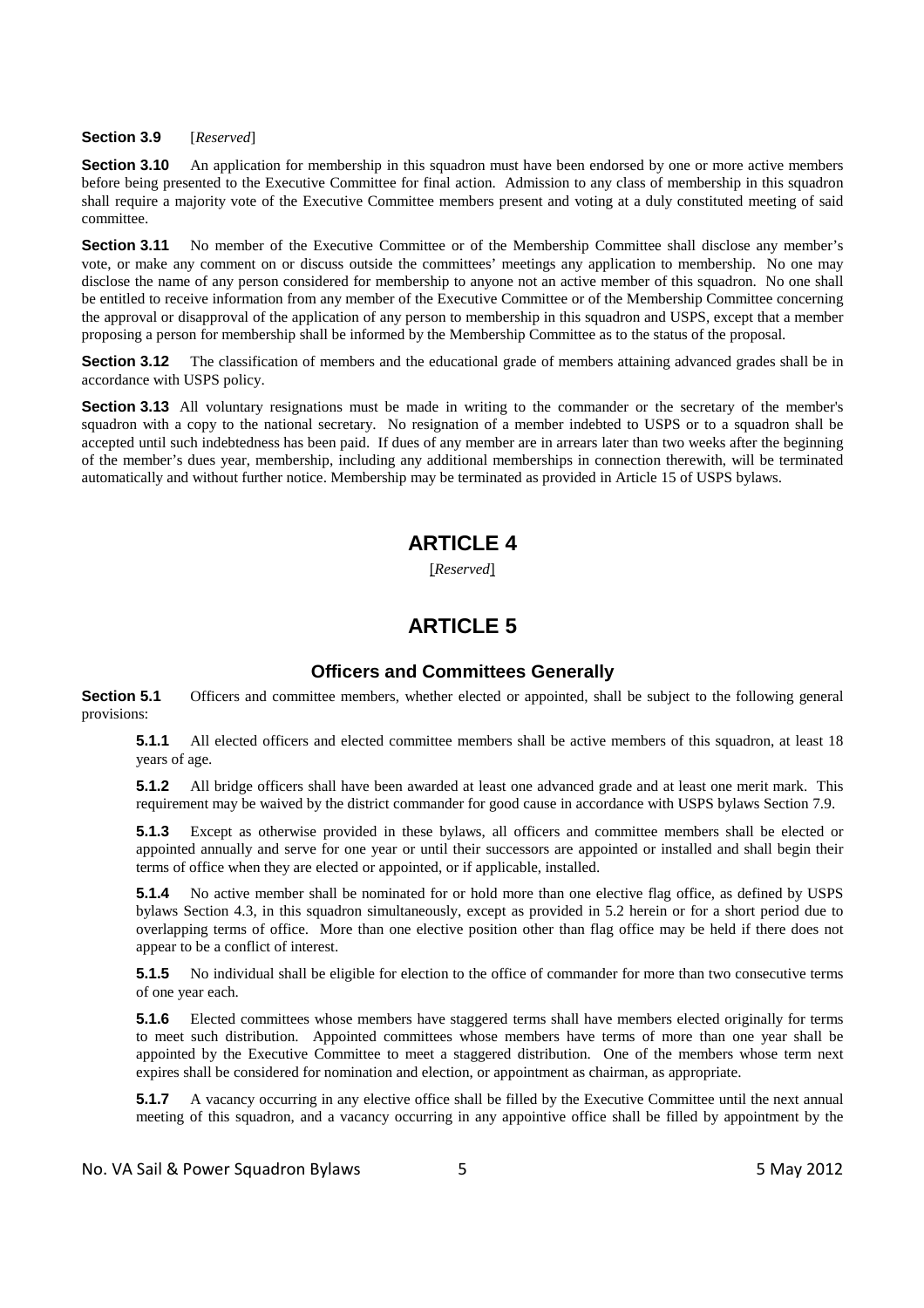appointing authority. Persons selected to fill vacancies in the offices of educational officer and assistant educational officer must have their qualifications approved as provided in 11.2 herein.

**5.1.8** In all instances relating to rank, grade, appointment, duties and procedures, USPS policy shall prevail.

**5.1.9** Upon leaving office, elected and appointed officers and committee chairmen shall surrender to their successors all significant records, reports, communications, documents and property in their possession pertaining to the affairs of their position.

**5.1.10** In the event the commander, the executive officer, or the administrative officer is determined, by selfdeclaration or by two-thirds vote of the Executive Committee, to be incapable of performing the duties of office because of illness or otherwise, the Executive Committee may temporarily assign the duties and powers of such office to a past commander agreeable to serve. Such assumption of duties by a past commander shall last only until the earliest of: (1) the next annual meeting of this squadron; (2) the officer rescinds the self-declaration of incapability; (3) the Executive Committee rescinds its declaration of incapability; or (4) the next squadron meeting at least 50 days after the declaration of incapability, at which meeting the Executive Committee shall recommend to the membership whether the period of incapability should be extended or the office declared vacant.

**5.1.11** All appointed officers of this squadron shall be active, associate or apprentice members, at least 18 years of age, and in good standing. Every appointed officer and committee member shall hold office at the pleasure of the appointing authority but not beyond the term of office of that person or body except to complete an assignment with the approval of the Executive Committee.

#### **Elected Officers**

**Section 5.2** The **bridge officers** of this squadron shall be the commander, who shall be the ranking officer, the executive officer, the educational officer, the administrative officer, the secretary and the treasurer, which officers shall be elected by the voting members at the annual meeting each year. The offices of secretary and treasurer may be held by the same person if so authorized by the Executive Committee. The line of succession is commander, executive officer and administrative officer.

#### **Elected Assistants**

**Section 5.3** The **Executive Committee** may authorize election of an assistant educational officer, an assistant administrative officer, an assistant secretary, and/or an assistant treasurer. If elected, they shall serve with the rank of first lieutenant. Any such officers shall assist their principals and, in the absence or incapacity of their principals, act in the principals' stead.

#### **Elected Committees**

**Section 5.4** There shall be an **Executive Committee**, also known as Board of Directors, consisting of the elected bridge officers, the most recent past commander willing and able to serve and five active members from the general membership of this squadron. Members-at-large and the past commander shall be elected to this committee in accordance with the provisions of Article 11. Meetings of the Executive Committee may be attended by any squadron member who, when recognized by the presiding officer, may address the committee but not vote.

**Section 5.5** There shall be a **Nominating Committee**, consisting of six members, two of whom shall be elected by the voting members at the annual meeting each year for a term of three years. The chair shall be selected annually by the committee members in accordance with Section 5.1.6.

**Section 5.6** There shall be a **Rules Committee**, consisting of six members, two of whom shall be elected by the voting members at the annual meeting each year for a term of three years. The chair shall be selected annually by the committee members in accordance with Section 5.1.6.

**Section 5.7** There shall be an **Auditing Committee**, consisting of three members, one of whom shall be elected by the voting members at the annual meeting each year for a term of three years. The chair shall be the member with the longest term of service on the committee.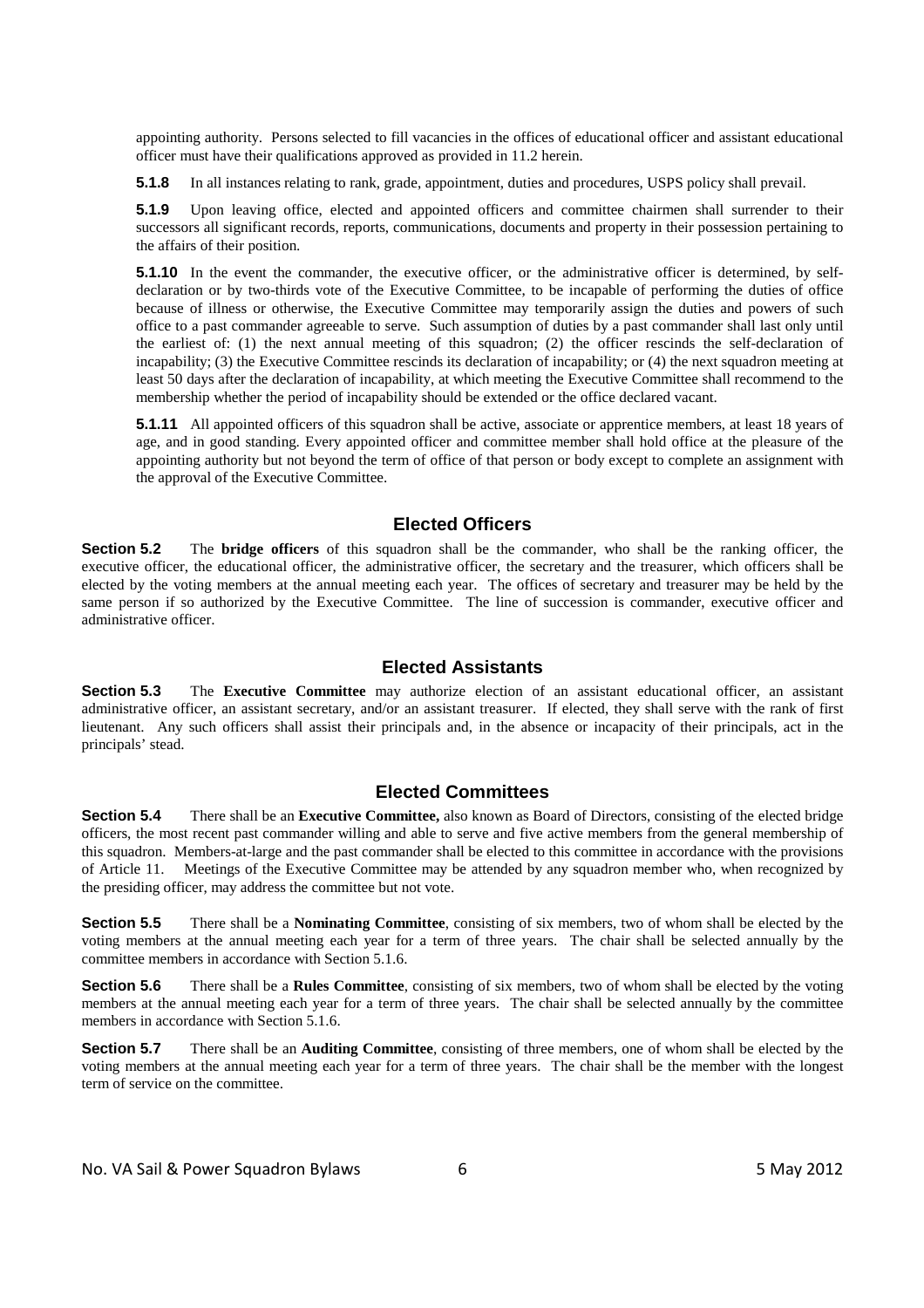#### **Appointed Committees**

**Section 5.8** Certain **standing committees** shall report to the Executive Committee:

**5.8.1** The **Planning Committee** shall be composed of three members (preferably senior members), one of whom shall be appointed annually by the Executive Committee for a term of three years. It shall study matters concerning the general welfare of this squadron and make recommendations thereon to the Executive Committee. Items for study may be referred to it by the commander, the Executive Committee or the membership, or may arise within the Planning Committee itself. It shall file an annual report with the Executive Committee at its meeting preceding the annual meeting.

**5.8.2** The **Budget and Finance Committee** shall be composed of three members, one of whom shall be appointed annually by the Executive Committee for a term of three years. It shall work in close cooperation with the treasurer, prepare the budget and, in general, plan the overall financial affairs of this squadron. It is the responsibility of this committee to present a budget annually to the Executive Committee for approval prior to its being presented to the voting members for adoption.

**Section 5.9** Certain **appointed committees** shall report to the commander or their respective department heads as required or directed.

**5.9.1** The **Membership Committee** shall be composed of three members appointed annually by the commander. It shall be familiar with the policies and procedures outlined in the current edition of the USPS Membership Manual. It shall process all new membership applications and present to the Executive Committee an evaluation of every person applying for squadron membership.

**5.9.2** The **Member Involvement Committee** shall be composed of two members appointed annually by the commander. It shall ensure that all members are kept aware of the educational, service, and social activities of this squadron and shall work closely with the Membership Committee to ensure that new members become quickly involved in squadron activities.

**5.9.3** The **Local Boards of the Educational Department** may be appointed by the commander after consultation with the educational officer. If appointed, they shall perform such duties as are outlined by USPS policy and as may be directed by the educational officer, and shall make such reports as may be requested by the commander or by the educational officer.

**5.9.4** The **Educational Committee** shall be composed of the educational officer, the assistant educational officer (if any), the chairmen of the Local Boards and the class chairmen. It shall make recommendations to the commander concerning squadron educational programs and perform such other duties as are incidental to the squadron's educational programs.

**5.9.5** The **Merit Mark Committee** shall be composed of three members appointed annually by the commander. It shall compile and correlate data to assist the commander with merit mark recommendations.

**5.9.6** The **Housing Committee** shall be composed of three members appointed annually by the commander. It shall assist the commander in obtaining rooms and facilities for meetings, educational programs, and other squadron activities.

**5.9.7** The **Personnel Committee** shall be composed of three members appointed annually by the commander. It shall maintain an inventory of the skills of each member so that these skills may be called upon for staff positions, committee chairmen, committee members, etc.

**5.9.8** The **Public Relations Committee,** composed of three members, shall be appointed annually by the commander. They shall perform such duties as described by the policy and authority of USPS to promote the image and best interest of the squadron to the public.

**5.9.9** Other committees consisting of those customarily assigned to the various departments of this squadron by USPS policy, shall perform such duties as are usual for their particular operation and as may be directed by their department heads, and shall make such reports as are required by their operations.

### **Other Appointed Officers**

**Section 5.10** The commander may appoint a **law officer** who should be an attorney at law, authorized to practice as such. The law officer shall perform such legal duties as may be assigned by the commander or by the Executive Committee and which concern the affairs of this squadron and its district and USPS affiliations.

No. VA Sail & Power Squadron Bylaws **7** 7 The Squadron Bylaws **7** 5 May 2012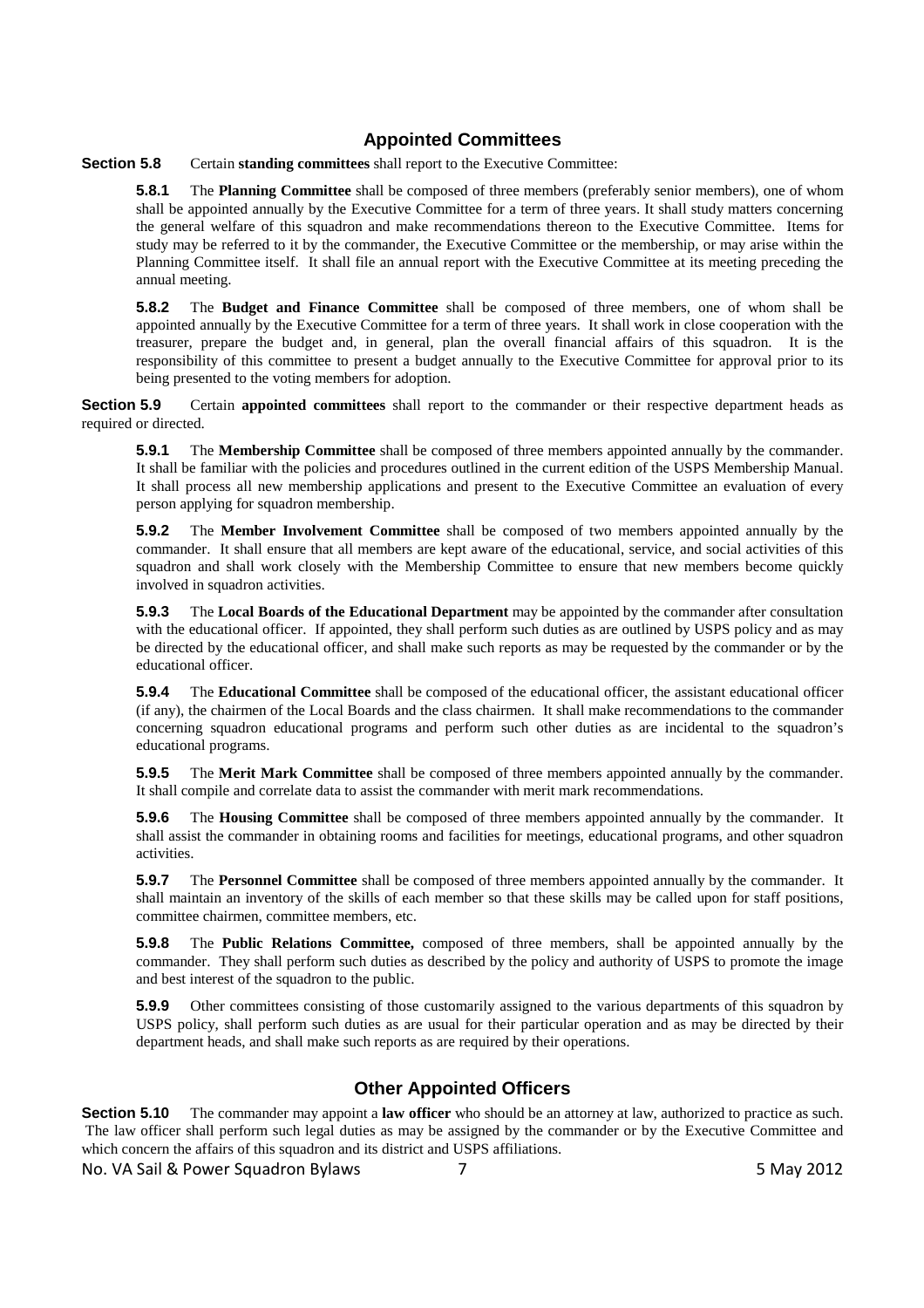**Section 5.11** The commander may appoint a **ship's store officer** who shall have charge of the procurement and sale to qualified members of ensigns, insignia and other paraphernalia approved by USPS. The ship's store officer shall be responsible to the treasurer for all funds received from the sale of supplies.

**Section 5.12** The commander may appoint a **property officer** who shall have responsibility for all squadron property which is not procured for resale to members and who shall maintain a current listing of such property showing location, date procured, and condition. A copy of the listing shall be supplied to the treasurer upon request.

**Section 5.13** The commander may appoint a **chaplain**, a **flag lieutenant**, and such **other aides or lieutenants** as are deemed necessary, to perform such duties as the commander or the Executive Committee may assign.

# **ARTICLE 6**

#### **Duties and Powers of Officers and Committees**

#### **Section 6.1** The **commander** shall:

**6.1.1** Preside at all meetings of this squadron and its Executive Committee.

**6.1.2** Execute all written instruments in the name of this squadron when directed by the Executive Committee or by the membership.

**6.1.3** Have command of the fleet when the vessels of this squadron are formally assembled.

**6.1.4** Appoint, with the concurrence of the Executive Committee, appointive officers and the chairmen and members of the appointive committees.

**6.1.5** Be, *ex officio*, a member of all committees and boards of this squadron except the Nominating, Rules, and Auditing Committees.

**6.1.6** Make recommendations for members to serve as national and district officers, and to serve on national and district committees, and make reports to national and district officers as required by USPS policy and the district.

**6.1.7** Appoint, with the advice and approval of the Executive Committee, delegates to the conferences of the district and to the Governing Board and special meetings of USPS.

**Section 6.2** The **executive officer** shall: (1) assist the commander; (2) have general supervision of the Executive Department as directed by the membership, the commander, or the Executive Committee; (3) be, *ex officio*, a member of all committees of the Executive Department; and (4) in the temporary absence or incapacity of the commander, perform the duties and exercise the powers of the commander.

**Section 6.3** The **educational officer** shall: (1) assist the commander; (2) have general supervision of the Educational Department as directed by the membership, the commander, or the Executive Committee; and (3) be, *ex officio*, a member of all committees of the Educational Department.

**Section 6.4** The **administrative officer** shall: (1) assist the commander; (2) have general supervision of the Administrative Department as directed by the membership, the commander, or the Executive Committee; (3) be, *ex officio*, a member of all committees of the Administrative Department; (4) in the temporary absence or incapacity of the executive officer, perform the duties and exercise the powers of the executive officer; and (5) in the temporary absence or incapacity of the commander and the executive officer, perform the duties and exercise the powers of the commander.

**Section 6.5** The **secretary** shall:

- **6.5.1** Have custody of all corporate records, bylaws, and the corporate seal of this squadron.
- **6.5.2** Attest to and affix the corporate seal to written instruments when so directed by the Executive Committee.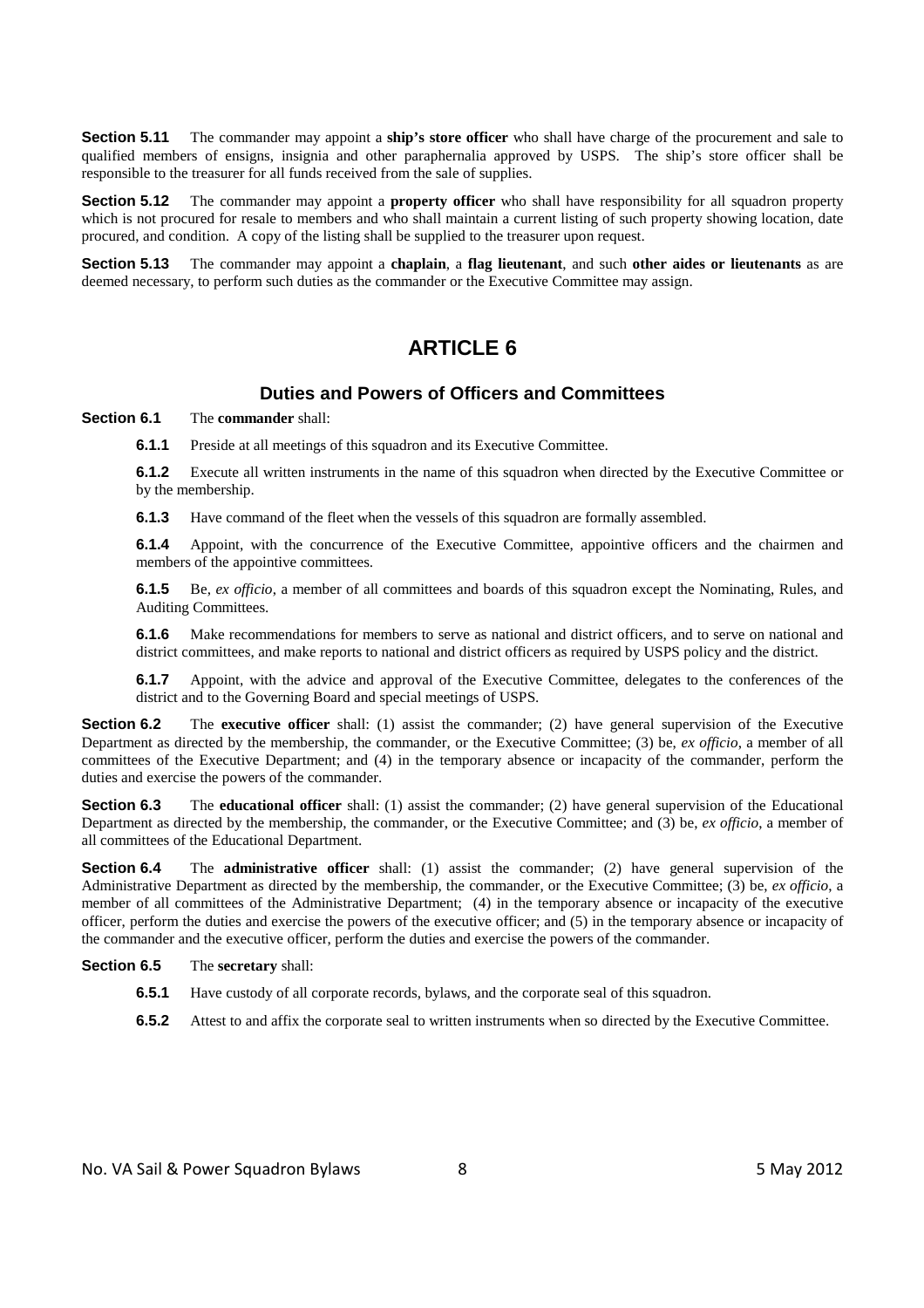**6.5.3** Keep a record of all proceedings of this squadron and of the Executive Committee, of the attendance at Executive Committee meetings and of all matters of which a record may be deemed advisable, in books belonging to this squadron, which records shall be open to inspection, at all reasonable times, by any active member of this squadron. No detailed records shall be kept relating to votes on applications for membership.

**6.5.4** Keep an up-to-date record of all members of this squadron, including for each member: name, address, telephone number, certificate date and number, type of membership, rank, grade, merit marks, senior membership date, vessel data and other pertinent information.

**6.5.5** Keep and preserve all documents, records, reports and official correspondence connected with the business of this squadron.

**6.5.6** Report to the national secretary the names and addresses of persons admitted to membership in this squadron, any changes in membership or addresses of members, and the election of officers.

**6.5.7** Send the required notices of all squadron and Executive Committee meetings and all lists of candidates for office to be voted upon at any election.

**6.5.8** Make a report at the annual meeting and at such other times as the commander or the Executive Committee may request.

**6.5.9** Perform such other appropriate duties as may be assigned by the commander or the Executive Committee or as may be required by USPS policy.

**6.5.10** Be, *ex officio*, a member of all committees under the Secretary's Department.

**Section 6.6** The **treasurer** shall:

**6.6.1** Collect and hold, in the name of this squadron, all funds belonging to this squadron.

**6.6.2** Pay all bills contracted by this squadron which have been approved by the Executive Committee or by the head of a department or the chairman of a committee which has contracted the same by virtue of appropriations made by the Executive Committee or by the adopted budget.

**6.6.3** (a) Make interim reports, including statements of receipts, disbursements and financial condition, at such times as the commander or the Executive Committee may direct;

(b) prepare an annual report as of the last day of the squadron's fiscal year; and

(c) make all financial records available for the Auditing Committee inspection required by Section 6.10.

**6.6.4** Keep and preserve an accurate record of all funds received and disbursed and of all squadron property.

**6.6.5** [*Reserved*]

**6.6.6** [*Reserved*]

**6.6.7** Promptly send funds due USPS received from new members to headquarters.

**6.6.8** Pay to the district to which this squadron is assigned any annual assessment, at such time and in such manner as directed by the district.

**6.6.9** Prepare and file in a timely manner all required federal, state and local tax and information returns.

**6.6.10** Perform such other appropriate duties incident to the office as are required by USPS policy, or as the commander or the Executive Committee may direct.

**6.6.11** Be, *ex officio*, a member of all committees in the Treasurer's Department.

**6.6.12** Receive a complete annual financial report, audit and recommendations from the chairman of the Northern Virginia Sail & Power Squadron Flower Power Fund.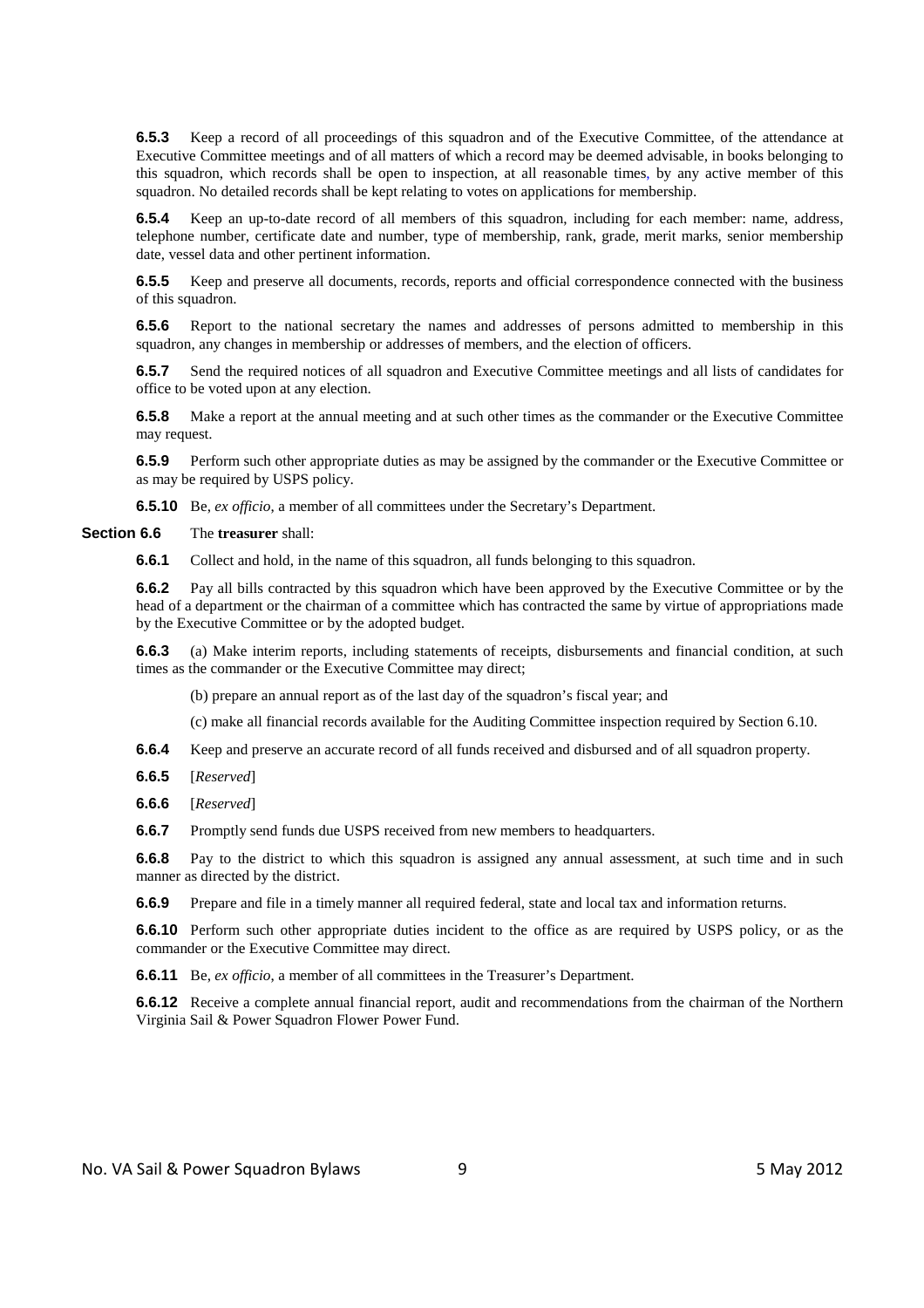#### **Executive Committee**

**Section 6.7** The **Executive Committee**, also known as the Board of Directors, shall:

**6.7.1** Meet monthly or when convened by the commander, have general charge of the policy, management and finances of this squadron, be vested with and have legal custody of all squadron property, and appropriate such sums as may be deemed advisable, within the limits of squadron resources, for the normal and usual operation of this squadron, including squadron, district and USPS functions.

**6.7.2** Take final action on applications for all classes of squadron membership.

**6.7.3** Carry on the normal business of this squadron between meetings of the membership.

**6.7.4** Establish committees and appoint members thereto as may seem advisable and in the best interests of this squadron.

**6.7.5** Consult with and advise the commander regarding appointments to squadron offices and committees.

**6.7.6** For all squadron operating funds, and with the advice of the treasurer, designate depositories insured by an agency of the U.S. government in which the squadron's operating funds shall be kept. For planning purposes, operating funds shall approximate 150% of the squadron's annual operating budget. For investment funds, this squadron may seek out higher yield investments which have been recommended by a qualified professional. Finally, the Executive Committee shall adopt the budget, including any investment decisions, for submission to the members for their approval

**6.7.7** Enforce the authority given it under these bylaws and take any necessary action consistent with USPS policy to advance the best interests of this squadron.

**6.7.8** With the assistance and cooperation of the Educational Department, determine which courses and programs are to be offered during the squadron teaching year, and the times and locations thereof.

**6.7.9** Invite the law officer to its meetings when legal expertise is desirable. The law officer shall be entitled to speak at such meetings but shall not be entitled to vote.

**6.7.10** Annually appoint one member to the Planning Committee and one member to the Budget and Finance Committee to replace the members completing their final year on each committee.

#### **General Committees**

**Section 6.8** The **Nominating Committee** shall select a candidate for each elective office and members of each elective committee provided for herein, and shall submit its written report to the secretary by December 1 prior to the annual meeting. The candidates will be announced at the January membership meeting, and will be published in the squadron publication no later than February of each year.

**6.8.1** Committee members shall conduct interviews with potential nominees, and no member of this committee shall comment upon or discuss the content of these proceedings with anyone except other committee members. However, once a nominee has been offered the opportunity to serve in a leadership position, and has accepted, the chair of the Nominating Committee (or designated members of the Nominating Committee) may share those names among other nominees.

**6.8.2** No member of this committee may serve on the bridge; nor may a member of this committee be nominated by this committee for any bridge office until one year after their term on this committee is completed. A member of the Nominating Committee may not serve a successive term without at least a one year break in term of service of this committee. For the purposes of this section a year shall be deemed to be the normal watch of bridge officers.

**Section 6.9** The **Rules Committee** shall be the guardian of adherence to the USPS bylaws, USPS policy and squadron bylaws. The committee members shall remain familiar with the current edition of *Model Bylaws for Squadrons of USPS* and prepare recommendations as necessary to keep this squadron's bylaws consistent with USPS policy. It shall prepare the wording of amendments as may be directed by the Executive Committee, the membership or proposed on its own initiative.

**Section 6.10** The **Auditing Committee** shall examine all records of the treasurer as of the last day of the squadron fiscal year and submit a report of its findings for action by a membership meeting not more than 60 days after the end of the fiscal year. An additional audit shall be performed and reported to the membership within 60 days should a different individual assume the office of treasurer prior to the end of the fiscal year.

No. VA Sail & Power Squadron Bylaws 10 10 minutes and the SM May 2012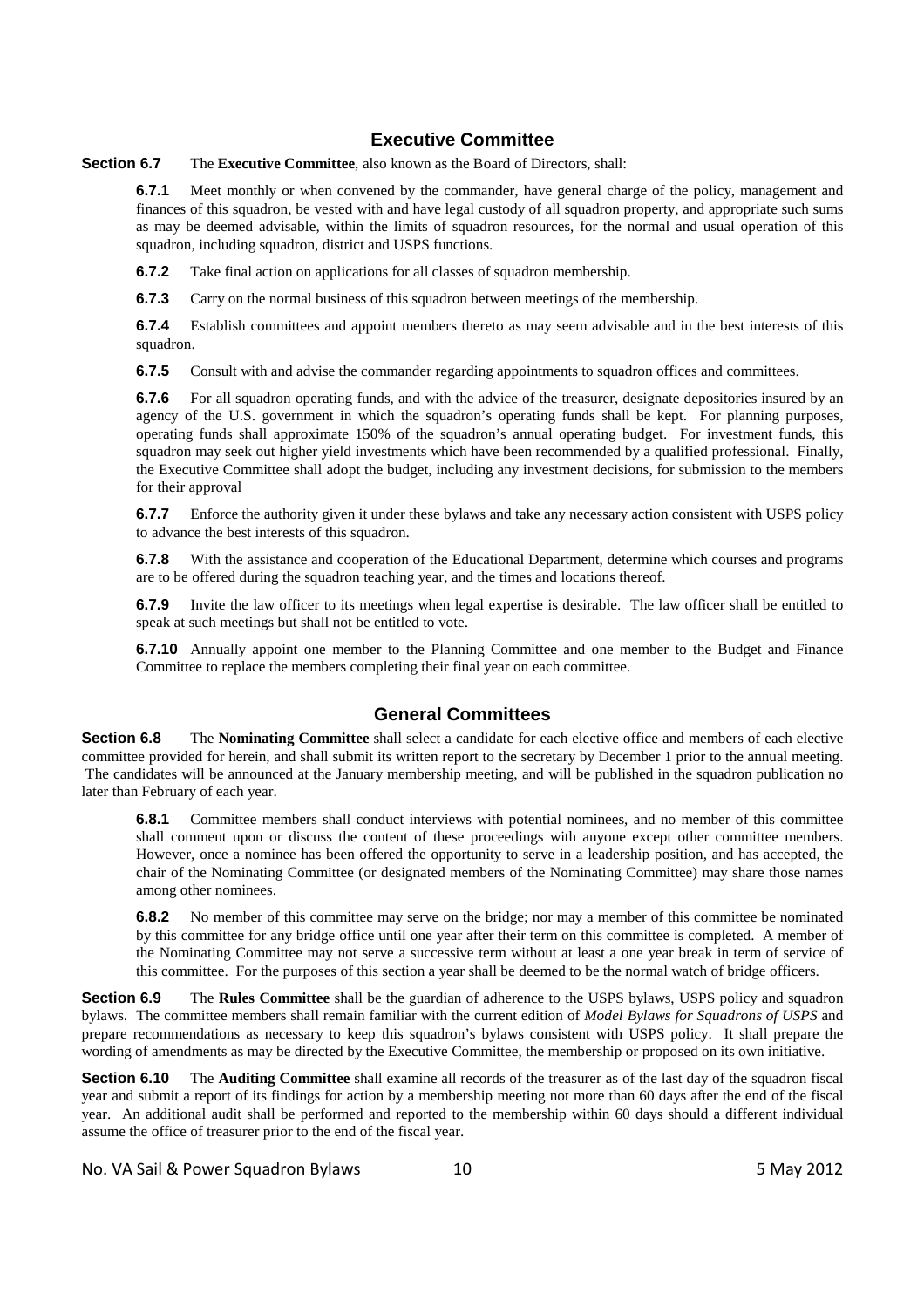#### **Dues and Entrance Fees**

**Section 7.1** The entrance fees and annual dues of dues-paying classes of membership shall be reviewed each year by the Executive Committee, and its recommendations for the following year shall be presented to and voted upon by the voting members no later than the last regular squadron meeting prior to 1 February. Such fees and dues shall be as so determined provided, however, that in the event no such fees or dues are so fixed for any USPS dues year, fees and dues shall be the same as for the preceding year.

**Section 7.2** The dues of this squadron shall be due and payable, in advance, at the same time as USPS dues are due and payable.

**7.2.1** Associate member dues and fees, if any, shall be billed by and paid directly to this squadron.

**Section 7.3** An entrance fee, in an amount recommended by the Executive Committee and approved by the voting members, may be required as a prerequisite to any class of membership except honorary membership. Such entrance fee shall be paid at the time of acceptance of the individual into membership.

**Section 7.4** Dues for new members are payable with their membership application. The member's anniversary date becomes the first day of the month that the membership application form is accepted. Dues for all subsequent years shall be payable annually on or before the member's anniversary date.

**Section 7.5** Non-payment of squadron dues may be excused by the Executive Committee, but nothing herein shall authorize the waiver of dues to USPS or of any amount intended to defray a per capita assessment of the squadron by its district.

**Section 7.6** Members of all classes of USPS membership otherwise eligible to receive instruction or examination in any course may not do so unless in good standing and not in arrears for dues or other indebtedness to this squadron or USPS.

# **ARTICLE 8**

#### **Resignations, Transfers and Reinstatements**

**Section 8.1** Resignations, transfers and reinstatements shall be accomplished in accordance with USPS policy.

**Section 8.2** Reinstatement requests from former members who have voluntarily terminated membership in this squadron shall be treated as follows:

**8.2.1** Those who apply for reinstatement within two years of termination of membership shall be reinstated upon payment of annual dues for the current year and squadron indebtedness (if any).

**8.2.2** Reinstatement requests received two or more years after termination of membership shall be reviewed as follows:

(a) Upon receipt of a request for reinstatement, the Executive Committee shall, in closed session, determine whether any committee member is against reinstatement. If there are no such members, the applicant shall be reinstated as in 8.2.1 herein.

**(**b) If any Executive Committee member expresses intent to vote against reinstatement, the specific grounds for such vote shall be recorded in the minutes of the closed session (but not divulged to non-members of the Executive Committee). At its next meeting, the Executive Committee shall, in closed session, vote on the question, "Shall (name) be refused reinstatement?" A two-thirds vote shall be required to refuse reinstatement; otherwise the applicant shall be reinstated as in 8.2.1 herein.

 (c) If reinstatement is refused, the squadron secretary shall, within five days, notify the national secretary of such refusal and the specific grounds therefore. In such case the former member shall be eligible for reinstatement in USPS as an unattached member.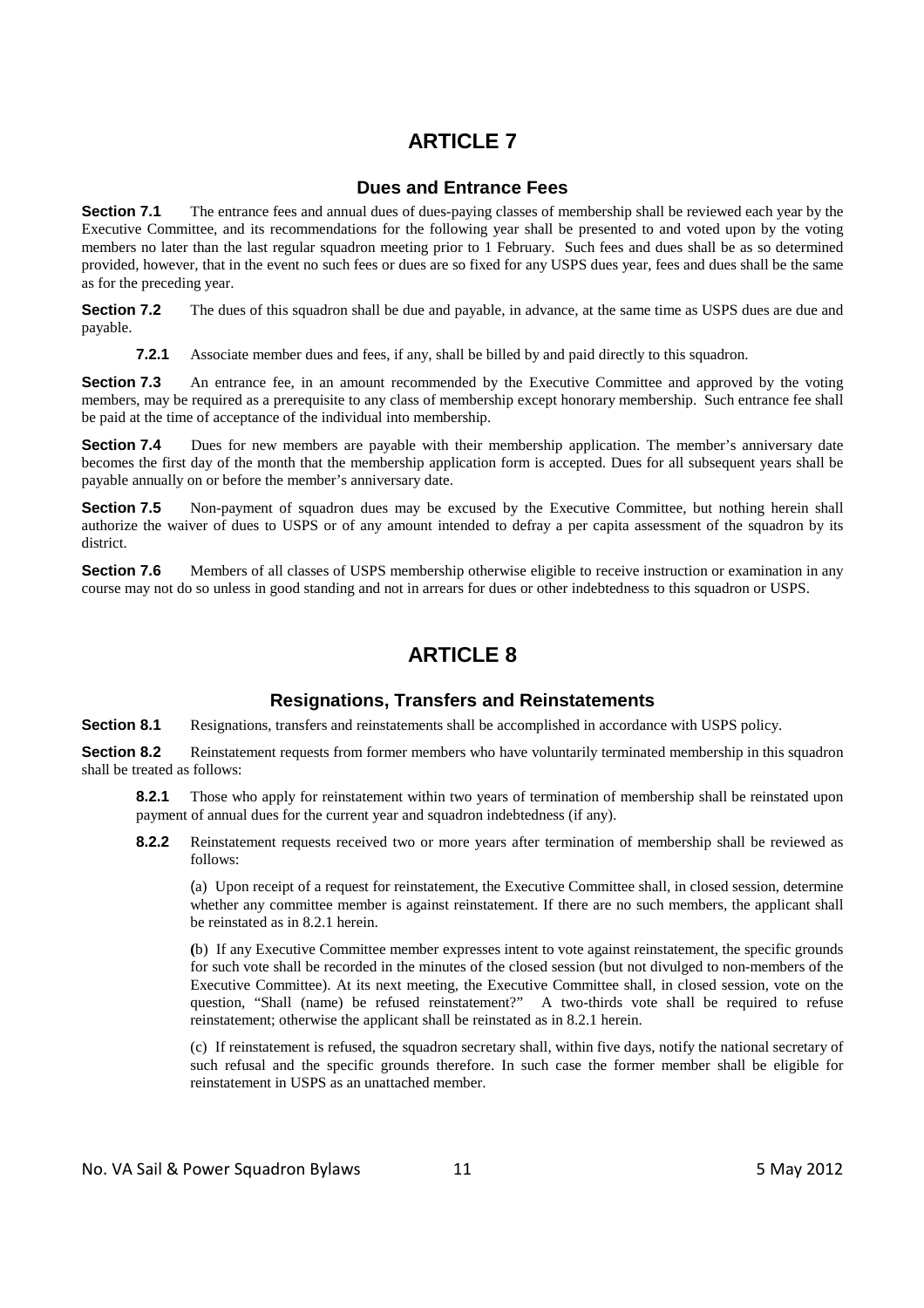#### **Meetings, Notices and Quorums**

**Section 9.1** Regular squadron business meetings shall be held on the second Wednesday of each month, from April to March of the ensuing year, inclusive, at a regular meeting place. The Executive Committee may designate other times and places for such regular business meetings upon proper notice. The Executive Committee shall meet as required by 6.7.1 herein.

**Section 9.2** If a holiday or other circumstance makes it impractical to hold any meeting as provided herein, the Executive Committee may waive such meeting or set another meeting date. The membership shall be notified accordingly.

**Section 9.3** The annual meeting shall be held in the month of March at such time and place as the Executive Committee may designate, at which time an election of officers and members of elective committees shall be held. Written notice of the annual meeting, containing a list of all active members nominated by the Nominating Committee for election to positions within this squadron, shall be sent to each voting member by the secretary, in such manner as determined by the Executive Committee, at least 30 days prior to such meeting.

**Section 9.4** The secretary shall provide a list of all nominees by petition as provided by 11.1 herein and shall give notice thereof to all voting members in such manner that it will reach them at least seven days prior to the date of the election.

**Section 9.5** At the discretion of the commander or the Executive Committee, special membership meetings may be called at any reasonable time, and shall be called by the secretary upon written request of at least 10 percent, but not less than six, voting members. Special meetings of the Executive Committee may be called by the commander or upon written request by five or more members of the Executive Committee.

**Section 9.6** Except as provided in 9.3 herein, notices of all regular and special meetings of this squadron and of the Executive Committee shall be mailed to the last known address of each member entitled to receive such notice at least 20 days prior to regular meetings, and at least 10 days prior to special meetings. The inclusion of a Notice of Meeting in an official squadron publication mailed the required time before such meeting will be deemed to comply with the foregoing provisions.

**9.6.1** Electronic communication may be used for notices provided the recipient has agreed to accept electronic messages in lieu of physical mail and the message is transmitted to the member's facsimile machine or last e-mail address of record on or before the applicable deadline for dispatching notice*.* Providing an e-mail address or fax number shall constitute agreement to receive notices electronically. Electronic transmission of an official squadron publication containing such notice shall be deemed to comply with this requirement provided it is transmitted in its entirety.

**9.6.2** Meetings of the Executive Committee may, when necessary, be conducted by electronic means, as defined by the currently available technology, provided that all other applicable sections of Article 9 are adhered to. Such meetings must be announced to all involved members and provision shall be provided for any member who wishes to monitor the proceedings and comment to the meeting any questions or concerns as if they were meeting in person. Electronic meetings shall not exceed 25 percent of the Executive Committee meetings in any calendar year and shall not be used for general membership meetings.

**Section 9.7** At any regular or special meeting, 7 1/2 per cent of the members qualified to vote, as determined by the records of this squadron, shall constitute a quorum.

**Section 9.8** A quorum for any committee of more than two persons shall be a majority of its members.

**Section 9.9** Voting at regular and special meetings shall be as follows:

**9.9.1** Each voting member present and in good standing in this squadron shall have one vote on each question.

**9.9.2** Voting shall be by voice unless a poll is demanded by a member duly qualified to vote, in which event votes shall be cast by a show of hands. Upon a motion supported by at least one-fifth of the voting members present, a roll call vote shall be held. The presiding officer may require that voting be by secret ballot if circumstances warrant.

**9.9.3** The presiding officer shall vote in accordance with *Robert's Rules of Order Newly Revised.*.

**9.9.4** Voting at an election shall be as provided in 11.5 herein.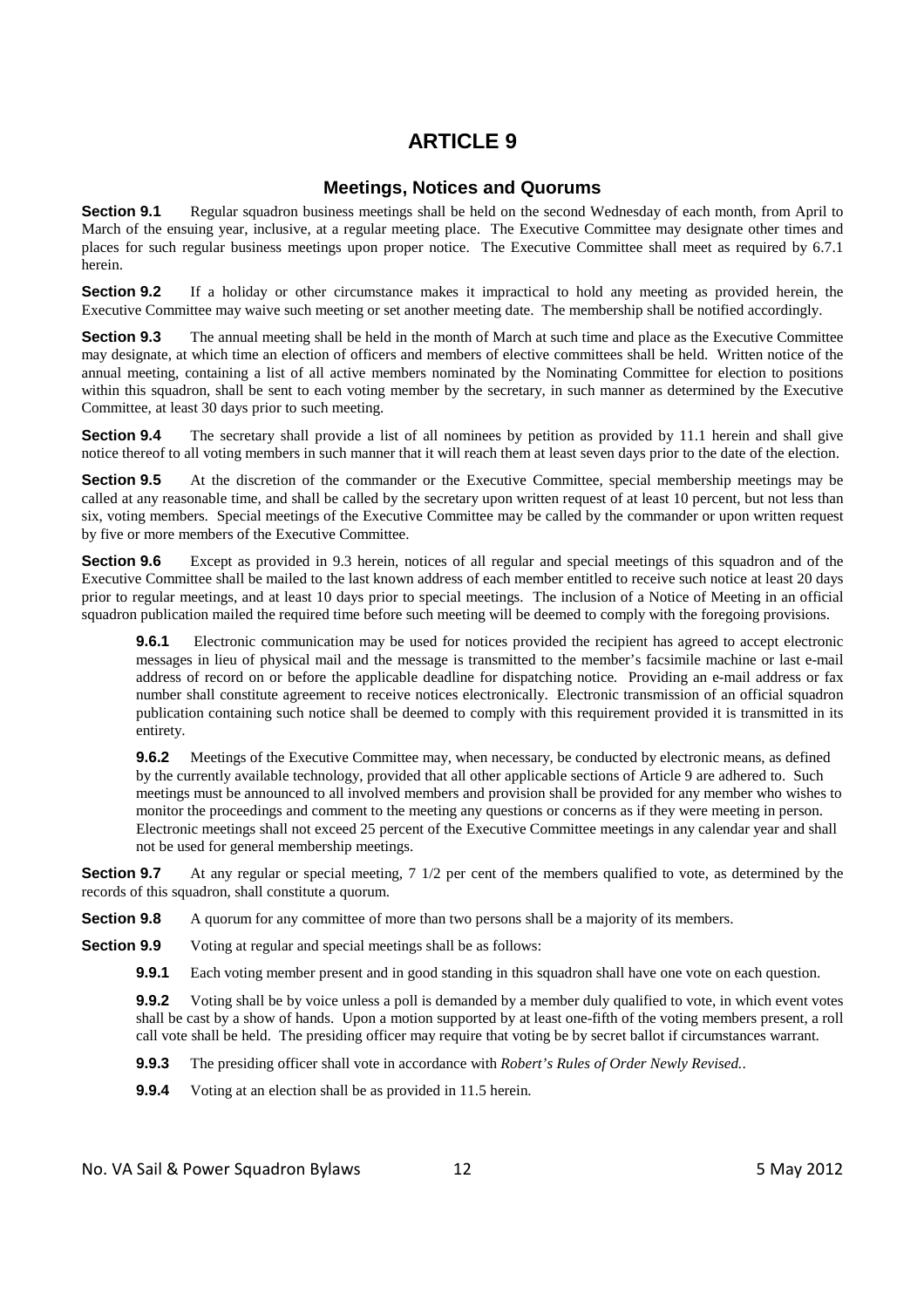#### **Order of Business and Rules of Order**

**Section 10.1** Unless otherwise resolved by the active members or proposed by the presiding officer without dissent at the outset of the meeting, the following order of business shall be observed at all meetings of the membership and the Executive Committee:

 Invocation Pledge of Allegiance Determination of quorum Approval of the minutes of the preceding meeting Reports of officers Reports of committees Communications Unfinished business Elections New business

**Section 10.2** Orderly parliamentary procedure shall govern at all meetings. All questions of procedure not otherwise covered herein or by USPS policy shall be determined in accordance with the most recent currently available edition of *Robert's Rules of Order Newly Revised* by the chairman of the Rules Committee or his designee. However, if the rules chairman and his designee (if any) are both absent, the presiding officer shall designate the parliamentarian. The person serving as parliamentarian shall be identified at the outset of the meeting.

# **ARTICLE 11**

#### **Nominations, Elections and Voting**

**Section 11.1** Candidates for elective positions to be voted upon at the annual meeting may be nominated (1) by the Nominating Committee as herein provided or (2) by petition in writing signed by at least five percent of the members in good standing and qualified to vote and filed with the secretary at least 15 days before the date of election.

**Section 11.2** The educational officer and the assistant educational officer (if any) are members of the USPS Educational Department, and shall be nominated and elected only after their qualifications have been approved by the national educational officer's designee.

**Section 11.3** If vacancies exist in the properly formulated slate of nominees at the time of the election, they may be filled by nominations from the floor duly made by voting members.

**Section 11.4** No active member shall be eligible for nomination without first signifying willingness and ability to serve if elected.

**Section 11.5** At any election, each voting member present and in good standing in this squadron shall have one vote for each office to be filled. Voting shall be in the following manner:

**11.5.1** Cumulative voting is prohibited.

**11.5.2** Election to an uncontested office may be effected by a supported motion and a ballot cast and recorded by the secretary.

**11.5.3** Election to a contested office shall be effected by secret ballot, unsigned and cast in person. Such elections shall be determined by a judge of election and not less than three tellers, all of whom shall be appointed by the commander. The secret ballots shall be delivered to the judge of election and opened and inspected by the tellers, and the final results shall be tabulated and announced to the members before the close of the meeting.

**11.5.4** Polls shall remain open for no more than one hour after the election is initiated as an order of business.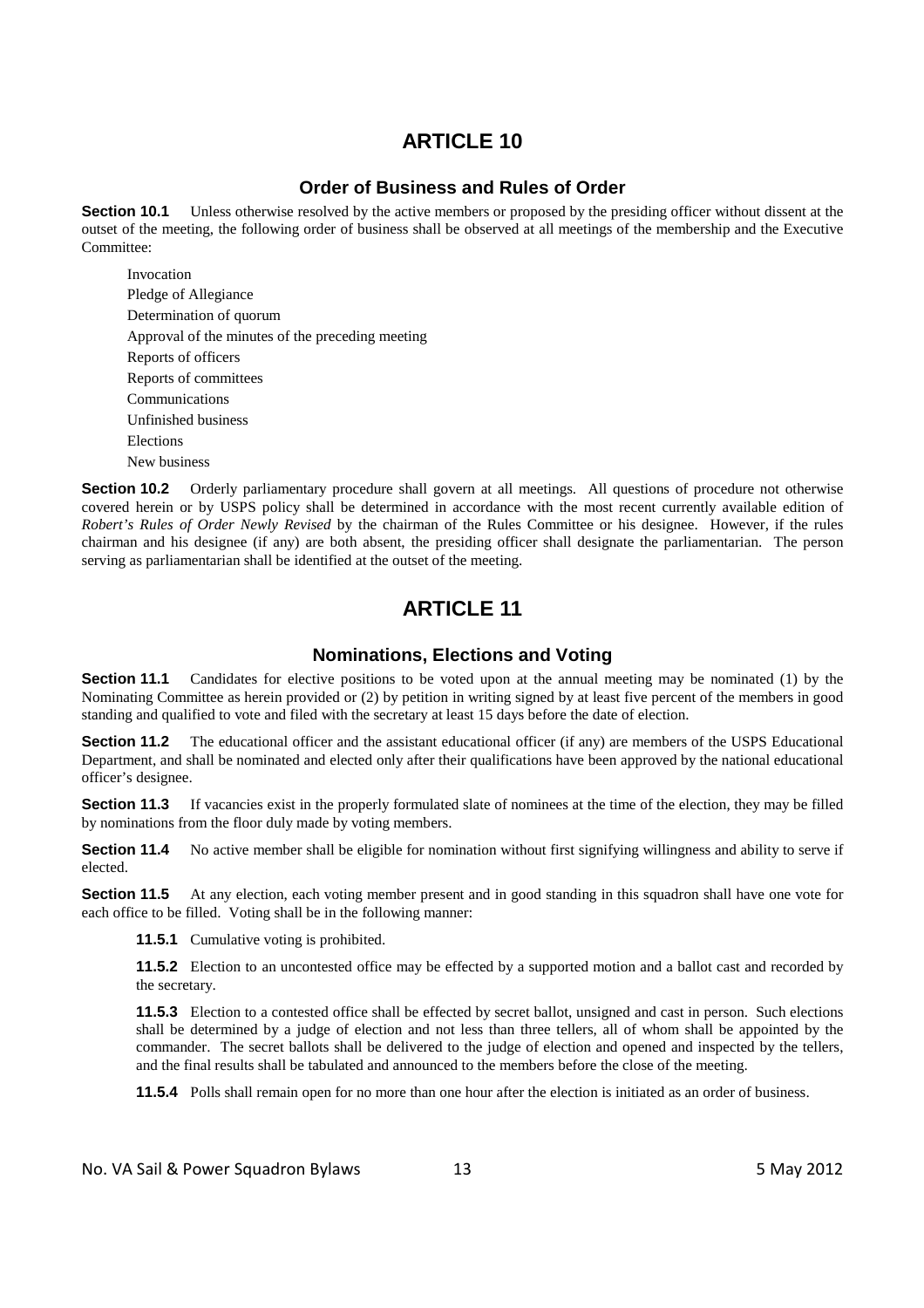#### **Miscellaneous**

**Section 12.1** Any person collecting funds for any activity of this squadron shall be prepared at all times to make a full and complete accounting of the same to the commander and to the Executive Committee.

**Section 12.2** No member shall contract any bills in the name of this squadron unless previously authorized by the Executive Committee or by the adopted budget.

**Section 12.3** When any account authorized by the Executive Committee or by the adopted budget is closed, any excess funds therein and a complete accounting shall be promptly turned over to the treasurer.

**Section 12.4** No person shall take advantage of USPS membership status in order to achieve personal gain or remuneration.

**Section 12.5** The squadron's fiscal year shall be for twelve consecutive months beginning on the first day of April each year.

**Section 12.6** All publications or notices of any nature issued by this squadron shall have the prior approval of the commander or the Executive Committee before being sent to members or to the public.

# **ARTICLE 13**

#### **Discipline**

**Section 13.1** Matters of discipline shall be considered and handled in accordance with USPS policy.

# **ARTICLE 14**

#### **Flags, Uniforms, Insignia and Etiquette**

**Section 14.1** Flags, uniforms, insignia and matters of etiquette shall conform to USPS policy.

# **ARTICLE 15**

#### **Squadron Publication**

**Section 15.1** The official squadron publication shall be known as "of Tars & Terns."

# **ARTICLE 16**

#### **Distribution of Assets after Termination**

**Section 16.1** No member of this squadron shall have, as an individual, any interest in or title to the assets of USPS or of any district or squadron, and such assets shall be devoted exclusively to the purposes of USPS, the district or this squadron.

**Section 16.2** In the event of dissolution and voluntary surrender, or of revocation of this squadron's charter, all assets then belonging to this squadron shall be assigned to USPS or to another organization which qualifies for tax exemption (under Section  $501(c)(3)$  of the Internal Revenue Code of 1986, as from time to time amended, and any rules and regulations promulgated thereunder, or such other section of the code by which USPS is exempt) as selected by the Executive Committee or other comparable body of this squadron. If no such body exists or no selection is made, the assets of this squadron shall be assigned to USPS.

No. VA Sail & Power Squadron Bylaws 14 14 May 2012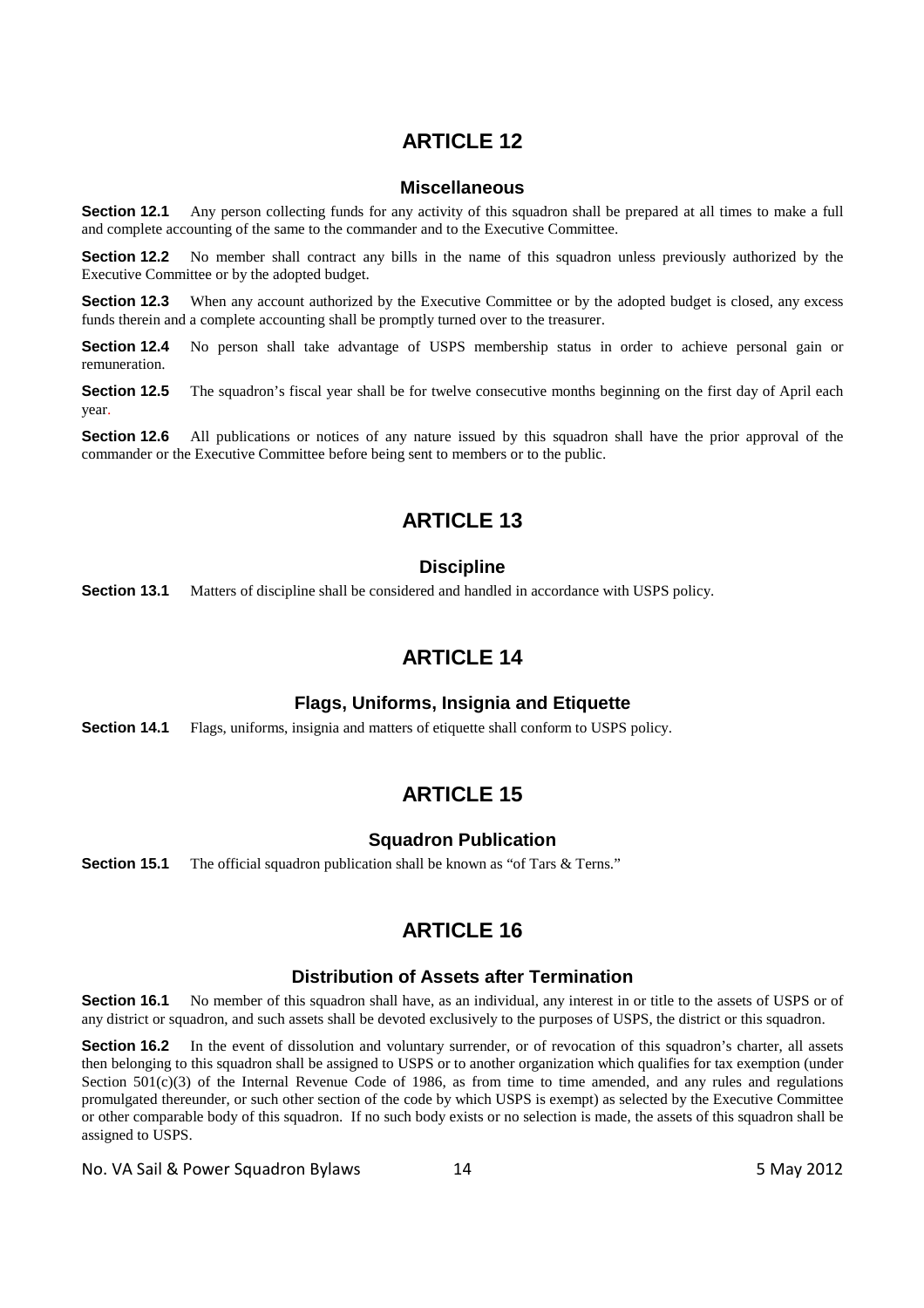#### **Amendments**

**Section 17.1** These bylaws may be amended, subject to the approval of the USPS Committee on Rules, by a two-thirds vote of the voting members present and voting at any regular or special squadron meeting, provided that a quorum is present at the time the vote is taken AND (1) the proposed amendments are stated in full in the notice of the meeting at which action is to be taken thereon, or (2) an announcement of the proposed amendments was given to each member and multiple copies of the old and the proposed bylaws are made available to the members at two or more consecutive general membership meetings at least 20 days apart (the last such meeting may be the meeting at which the vote is taken).

**Section 17.2** When proposed amendments are properly before any meeting for consideration, they may, before final action is taken thereon, be changed by a majority vote, provided the change is germane to the subject of the amendment under consideration.

**Section 17.3** Amendments to these bylaws shall not become effective until approved by the USPS Committee on Rules. Notice of such approval is to be provided by the squadron secretary to each active member. Notice of approval in the squadron publication, duly issued and circulated, shall fulfill the above requirement.

# **ARTICLE 18**

## **Corporate Seal**

**Section 18.1** The Corporate Seal of this squadron shall have inscribed thereon the squadron's name, the year of its incorporation and the words:

"Corporate Seal of Northern Virginia Sail and Power Squadron, Inc.

Founded 1967"